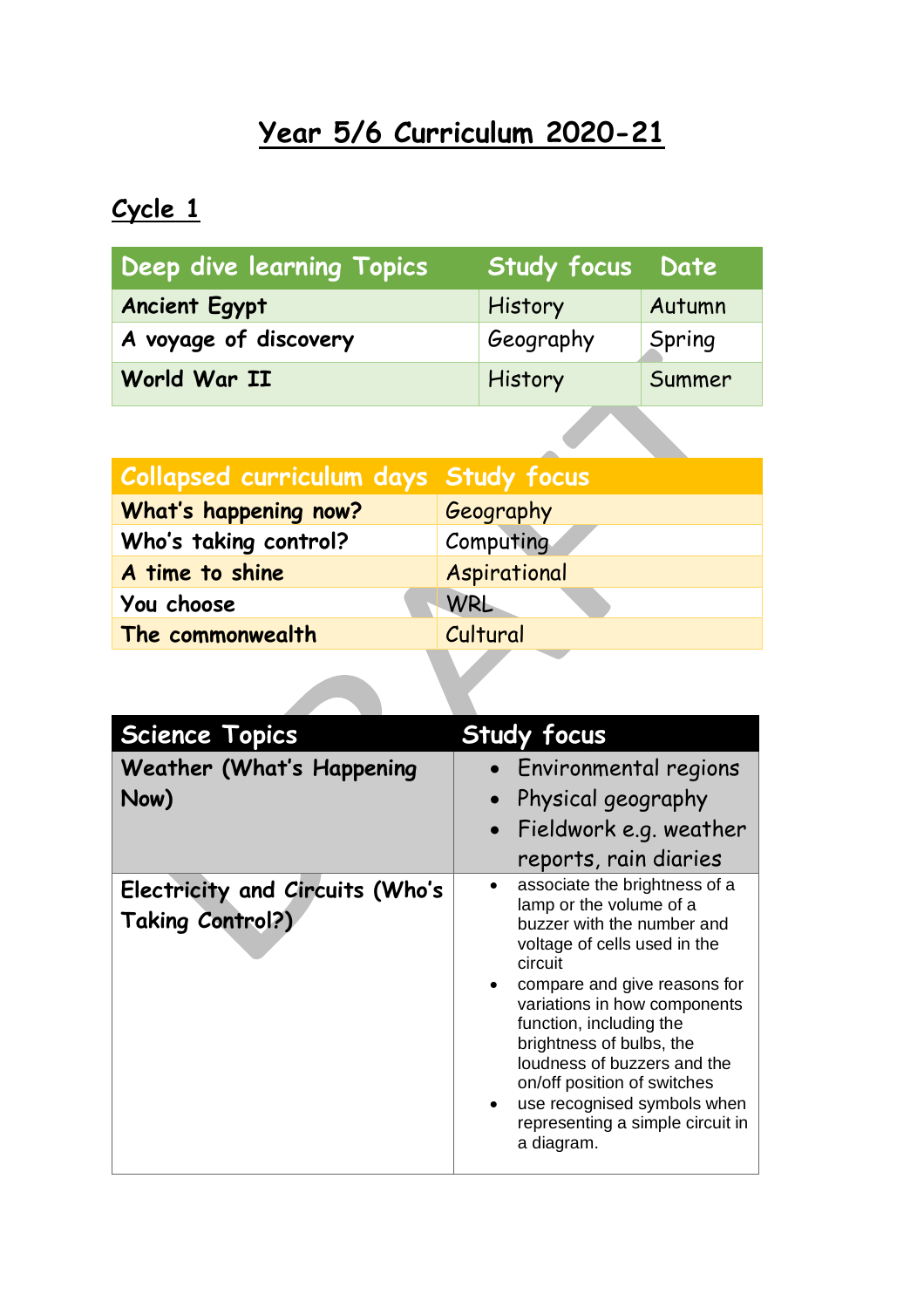| <b>Skills</b>                     | <b>Study focus</b>                 |
|-----------------------------------|------------------------------------|
| <b>Values</b>                     | <b>STARFISH</b>                    |
|                                   | <b>British Values</b>              |
| <b>Inspirational People</b>       | Artist, scientist, musician of the |
|                                   | term.                              |
| <b>History skills and sources</b> | Historical evidence                |
|                                   | Local, British and world history.  |
| <b>Geographical Skills</b>        | Maps, digital mapping, local area. |

| <b>PE Topic</b>   | <b>Study focus</b>    |
|-------------------|-----------------------|
| <b>Basketball</b> | Passing               |
|                   | Shooting              |
|                   | Dribbling             |
|                   | Control               |
|                   | Defending             |
|                   | Attacking             |
|                   | Footwork - travelling |
| Football          | Dribbling             |
|                   | Passing               |
|                   | Teamwork              |
|                   | Defending             |
|                   | Attacking             |
|                   | Sportsmanship         |
|                   |                       |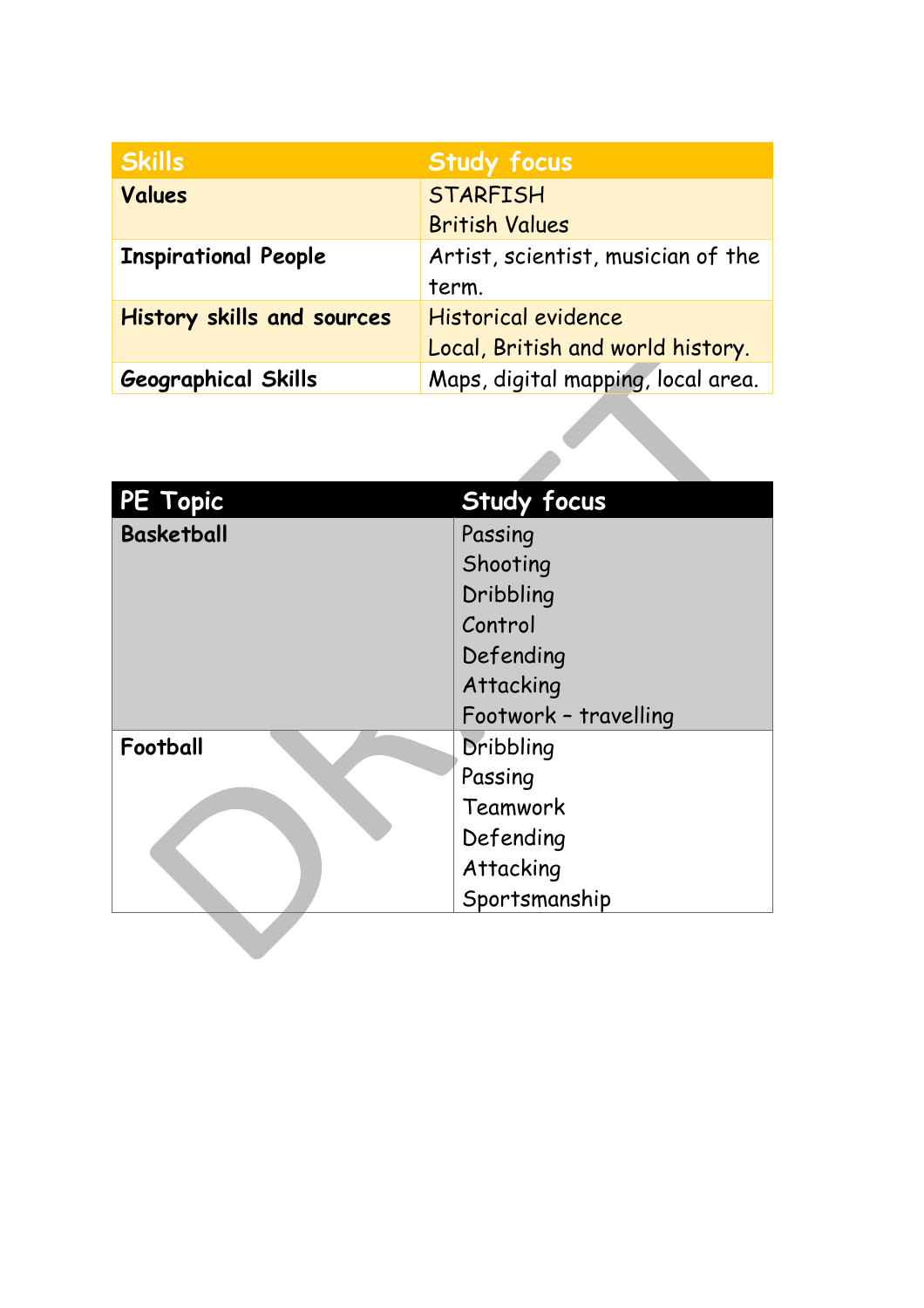## **Cycle 2**

| Deep dive learning Topics | <b>Study focus Date</b> |        |
|---------------------------|-------------------------|--------|
| The Ancient Greeks        | History                 | Autumn |
| Angry Earth               | Geography               | Spring |
| The Great Fire of London  | History                 | Summer |
|                           |                         |        |

| <b>Collapsed curriculum days Study focus</b> |                  |
|----------------------------------------------|------------------|
| Poles Apart                                  | Geography/Forces |
| <b>Round and Round</b>                       | Art/Life cycles  |
| No Way Back                                  | Technology       |
| <b>Rites and Rituals</b>                     | History          |
| The world is our oyster                      | Aspirational     |
|                                              |                  |

| <b>Science Topics</b>           | <b>Study focus</b>                                                                                                                                                                                                                                                                                               |
|---------------------------------|------------------------------------------------------------------------------------------------------------------------------------------------------------------------------------------------------------------------------------------------------------------------------------------------------------------|
| Life Cycles (Round and Round)   | describe the differences in the<br>life cycles of a mammal, an<br>amphibian, an insect and a<br><b>bird</b><br>describe the life process of<br>reproduction in some plants<br>and animals.                                                                                                                       |
| <b>Animals including Humans</b> | identify and name the main<br>parts of the human circulatory<br>system, and describe the<br>functions of the heart, blood<br>vessels and blood<br>recognise the impact of diet,<br>exercise, drugs and lifestyle<br>on the way their bodies<br>function<br>describe the ways in which<br>nutrients and water are |